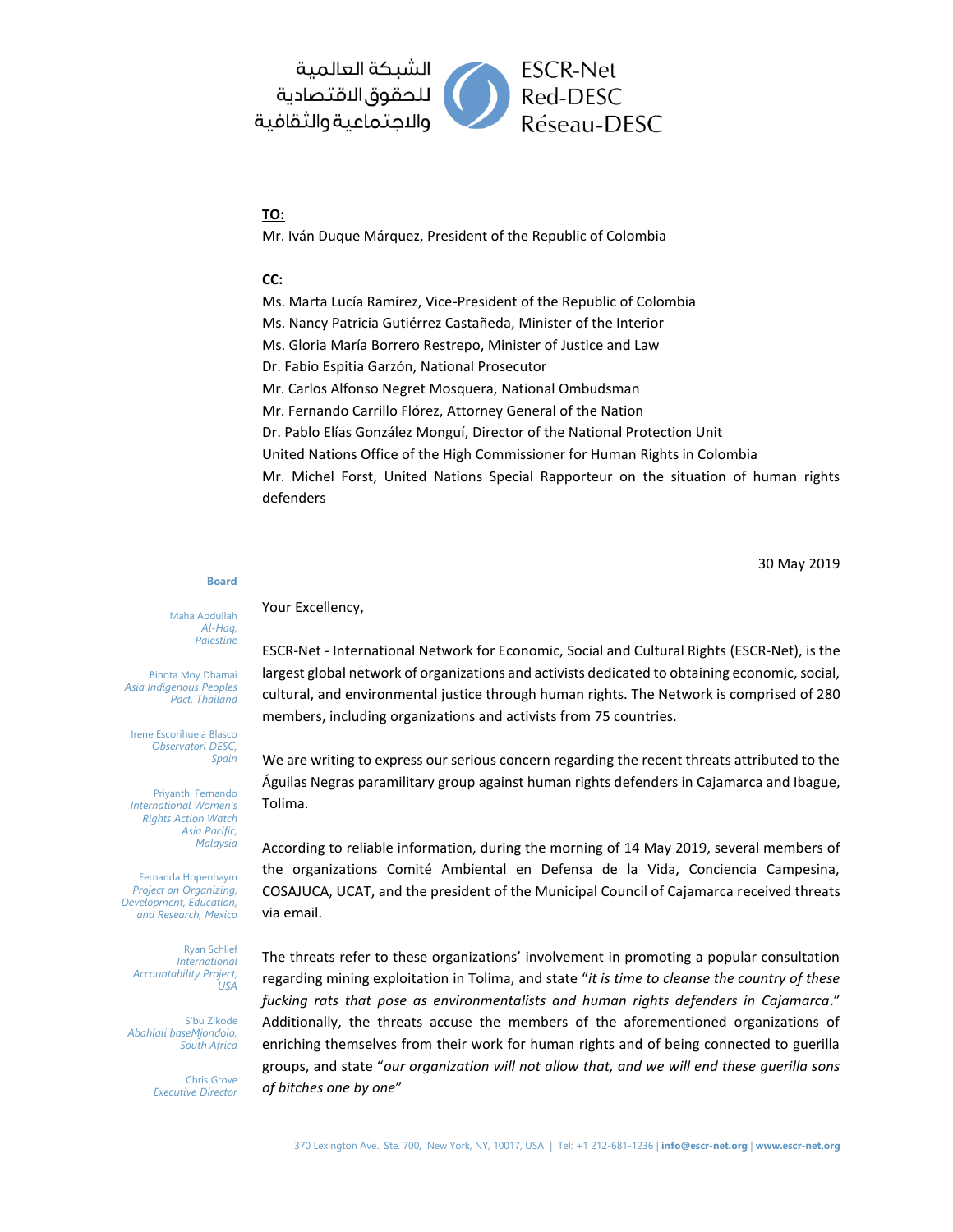On 26 March 2017, residents of the Cajamarca municipality decided via a democratic popular consultation to reject mining exploitation in their territory, including the "La Colosa" mining project, licensed to the multi-national Company AngloGold Ashanti. The decision halted what would have been one of the largest open-air mining projects in Latin America. We have knowledge that the human rights defenders involved in promoting the prior consultation are those who have received threats for their legitimate work to promote these processes of citizen participation and for the resolution of socio-environmental conflicts in a peaceful, constitutional, and democratic way.

We remind Your Excellency that, as a State party to the International Covenant on Civil and Political Rights (ICCPR), Colombia is obligated to respect, among other rights, the right to life; and this includes the general obligation to investigate any violation committed by State and non-State actors, and to provide protection through legal and/or other means to all persons whose right to life is at risk. The ICCPR also recognizes the right to peaceful assembly, the right to freedom of association, and the right to participate in public affairs, rights that Colombia must guarantee for those who defend the environment and human rights.

Additionally, Colombia is a State party to the International Covenant on Economic, Social and Cultural rights, which recognizes the right of all people to an adequate standard of living, including the right to enjoy a healthy environment and the highest attainable level of physical and mental health, and the rights to water and food, among others. According to the information we have received, all of these rights would be threatened as a result of open-air mining in the area. The sixth periodic report on Colombia that the Committee on Economic, Social and Cultural Rights undertook (52<sup>nd</sup> and 53<sup>rd</sup> session, September 2017 and the 78<sup>th</sup> session in October 2017), made the following observations and recommendations to the Colombian State with respect to the exploitation of natural resources:

*15. The Committee notes with satisfaction that the State party has set up and conducts public consultations in communities that may be affected by projects to exploit natural resources, including agro-industrial projects. However, it remains concerned that the outcome of these consultations is not duly taken into account by the competent authorities and that, notwithstanding the opposition of the communities concerned, such projects still go ahead. The Committee is also concerned at the deleterious effect of these activities on the environment, including deforestation, which has a negative impact on the effective enjoyment of economic, social and cultural rights, particularly the right to an adequate standard of living and the right to health.* 

*16. The Committee recommends that the State party take the necessary measures to ensure that the outcome of public consultations is given due weight and is taken into account by the competent authorities, and is then applied in collaboration with the affected communities. The Committee further recommends that the State party undertake*  thorough social and environmental impact studies on activities to exploit natural resources and that it ensure that *licensing agreements concluded with private entities include measures to mitigate their impact on the enjoyment of economic, social and cultural rights, provide adequate compensation to affected communities and include appropriate measures to ensure the preservation of forests.* 1

<sup>1</sup> E/C.12/COL/CO/6

 $\overline{a}$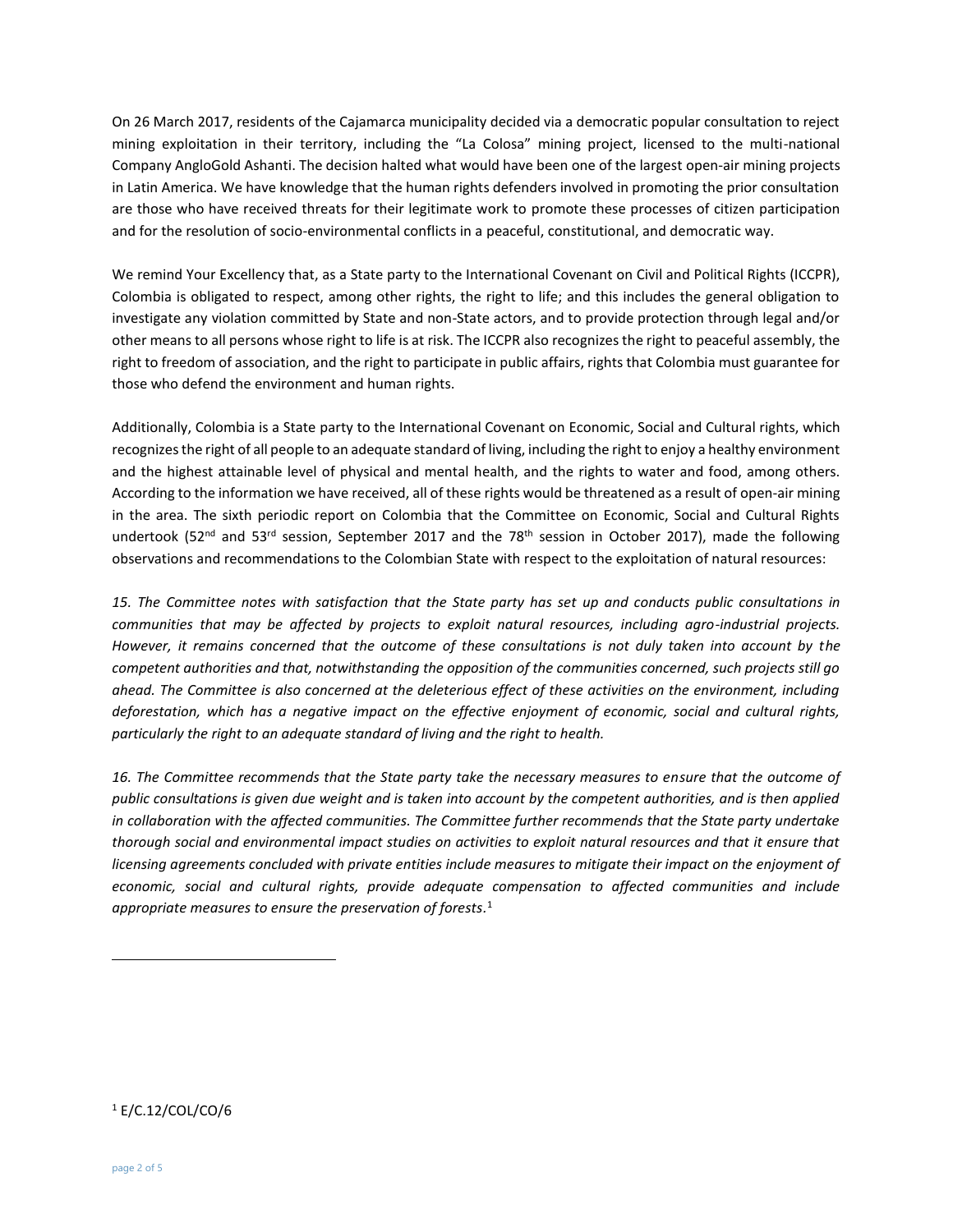The Universal Periodic Review (UPR) issued guidance to the Colombian State regarding the topic of popular consultations, stating that Colombia should "*[e]nsure that the design and implementation of development plans are consistent with popular and prior consultations and are in line with international standards*" <sup>2</sup> and "*[c]ontinue strengthening the mechanisms for prior consultations with indigenous and Afrodescendent peoples, as well as popular consultations, in the light of the peace agreement*." 3

The region of Latin America and the Caribbean has seen progress at the regional level to improve public participation in environmental issues. In September 2018, 11 countries from the region signed the Regional Agreement on Access to Information, Public Participation and Justice in Environmental Matters in Latin America and the Caribbean (known as the Escazú Agreement). In addition to promoting public participation, the Agreement will require member States to take measures to ensure the protection of human rights defenders.

Colombia has obligations in regards to the standards established in the UN Declaration on Human Rights Defenders, which recognizes the right of all people to promote and pursue the protection and fulfillment of human rights. Specifically, the Declaration contemplates "*protection by the competent authorities of everyone, individually and in association with others, against any violence, threats, retaliation, de facto o* de jure *adverse discrimination, pressure or any other arbitrary action as a consequence of his or her legitimate exercise of the rights" <sup>4</sup>* of human rights defenders.

Human rights defenders in Colombia face one of the most dangerous and violent contexts in the world. On May 10, 2019, the United Nations Office of the High Commissioner for Human Rights issued an official communication expressing its concern for the high level of assassinations, harassment, and threats toward human rights defenders in Colombia. According to the communication, 51 human rights defenders were assassinated in Colombia during the first four months of 2019. 5

In his End of mission statement, after his visit to Colombia from November 20 to December 3, 2018, the United Nations Special Rapporteur on the situation of human rights defenders expressed serious concern for the situation of extreme and generalized violence toward human rights defenders in Colombia. He indicated the lack of implementation of the Peace Agreement, the existence armed groups, impunity and stigmatization and defamation of human rights defenders as factors that facilitate attacks against human rights defenders in the country. He also highlighted the particular vulnerability of human rights defenders in rural areas and that social conflicts tend to intensify in areas with megaprojects. The Special Rapporteur also made a series of recommendations to the Colombian State regarding the protection of human rights defenders.<sup>6</sup>

 $\overline{a}$ 

 $2$  A/HRC/39/6 – recommendation of Mexico

 $3$  A/HRC/39/6 – recommendaton of Peru

<sup>4</sup> [https://www.ohchr.org/Documents/Issues/Defenders/Declaration/declaration\\_sp.pdf](https://www.ohchr.org/Documents/Issues/Defenders/Declaration/declaration_sp.pdf) 

<sup>5</sup> <https://www.ohchr.org/EN/NewsEvents/Pages/DisplayNews.aspx?NewsID=24591&LangID=E>

<sup>6</sup> <https://www.ohchr.org/SP/NewsEvents/Pages/DisplayNews.aspx?NewsID=23960&LangID=S>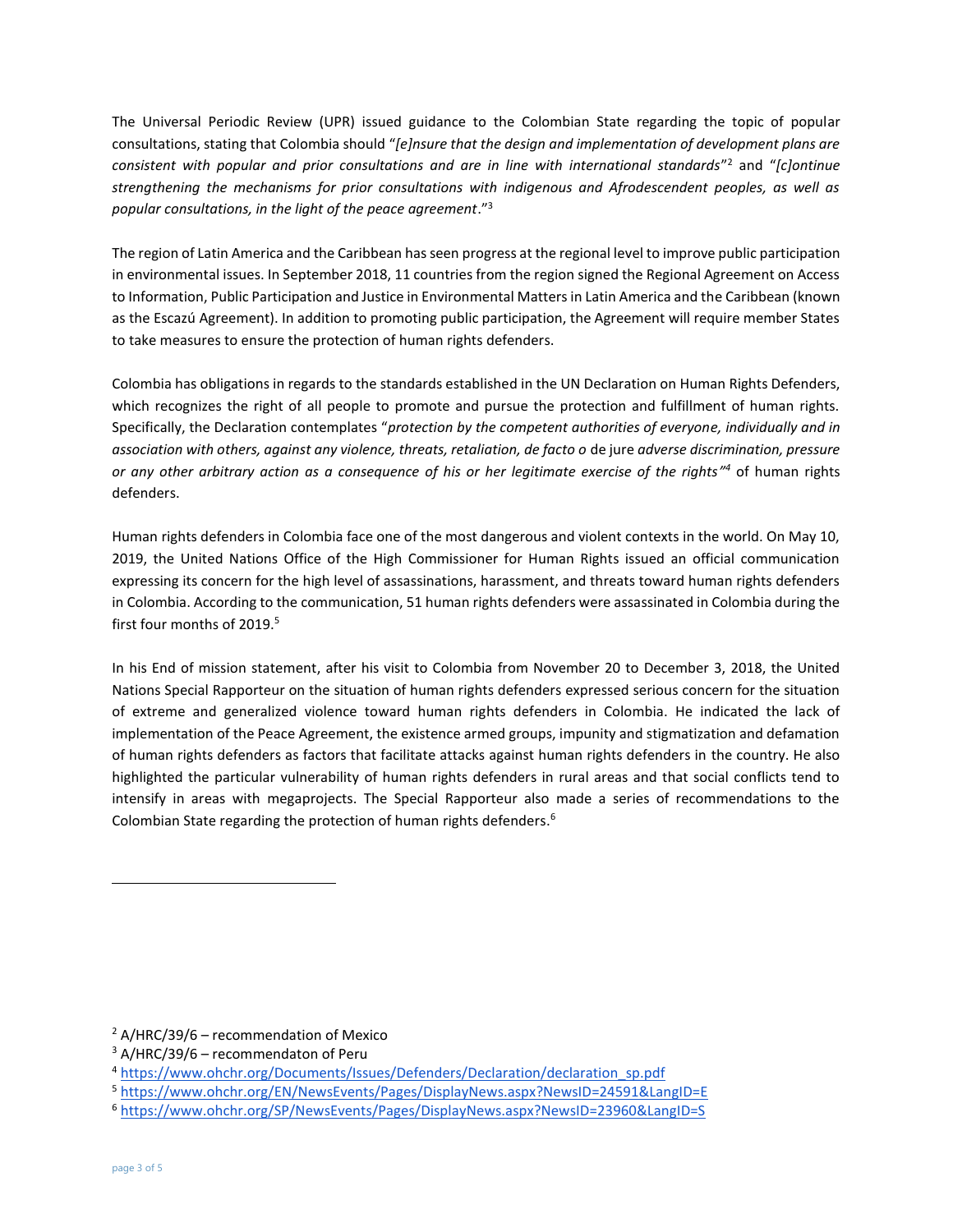According to the 2018 Global Analysis of Front Line Defenders, at least 126 human rights defenders were assassinated in Colombia in 2018. This is at least three times as many as the country with the second highest number of assassinated human rights defenders, according to the same study.<sup>7</sup>

In view of the seriousness of the threats faced by the aforementioned human rights and environmental organizations and defenders, we urge the State of Colombia to:

- 1. Carry out an independent, impartial, effective and prompt investigation to clarify the intellectual and material authors of the threats against members of the organizations Comité Ambiental en Defensa de la Vida, Conciencia Campesina, COSAJUCA, UCAT and the president of the Cajamarca Municipal Council; as well as try and sanction those responsible for these acts.
- 2. Provide protection, including necessary security measures, for human rights and environmental defenders, so that they may continue carrying out their work without harassment, persecution, threats or interference of any types, including protection for the members of the organizations Comité Ambiental en Defensa de la Vida, Conciencia Campesina, COSAJUCA, UCAT, and the president of the Cajamarca Municipal Council.
- 3. Request the director of the National Protection Unit, Dr. Pablo Elías González Monguí, order the corresponding party to undertake a risk assessment of the members of the organizations Comité Ambiental en Defensa de la Vida, Conciencia Campesina, COSAJUCA, UCAT, and the president of the Cajamarca Municipal Council.
- 4. Adopt the recommendations of the United Nations Committee on ESCR regarding popular consultations.
- 5. Adopt the guidance of the Universal Periodic Review (UPR) that request the Colombian State to promote the participation of communities and ethnic minorities in decisions related to the country's development, and in particular to respect popular consultations and the right to prior consultation.
- 6. Accept the decision of the March 25, 2017 popular consultation, in which the residents of the Cajamarca municipality decided not to accept mining activities in their territory.
- 7. Instruct the Attorney General to provide a detailed list of the results of the investigations of the threats against defenders of economic, social, cultural, and environmental human rights that have been denounced in the past ten years.
- 8. Publically denounce the attacks against human rights defenders and publically recognize the legitimate work of human rights defenders and their contributions to society.
- 9. Adopt the recommendations of the Special Rapporteur on the situation of human rights defenders issued in his End of mission statement.
- 10. Sign and ratify the Regional Agreement on Access to Information, Public Participation and Justice in Environmental Matters in Latin America and the Caribbean.

Finally, we respectfully request to be informed regarding progress in this case.

Cordially,

 $\overline{a}$ 

<sup>7</sup> Front Line Defenders (2019) *Global Analysis 2018*, page 4